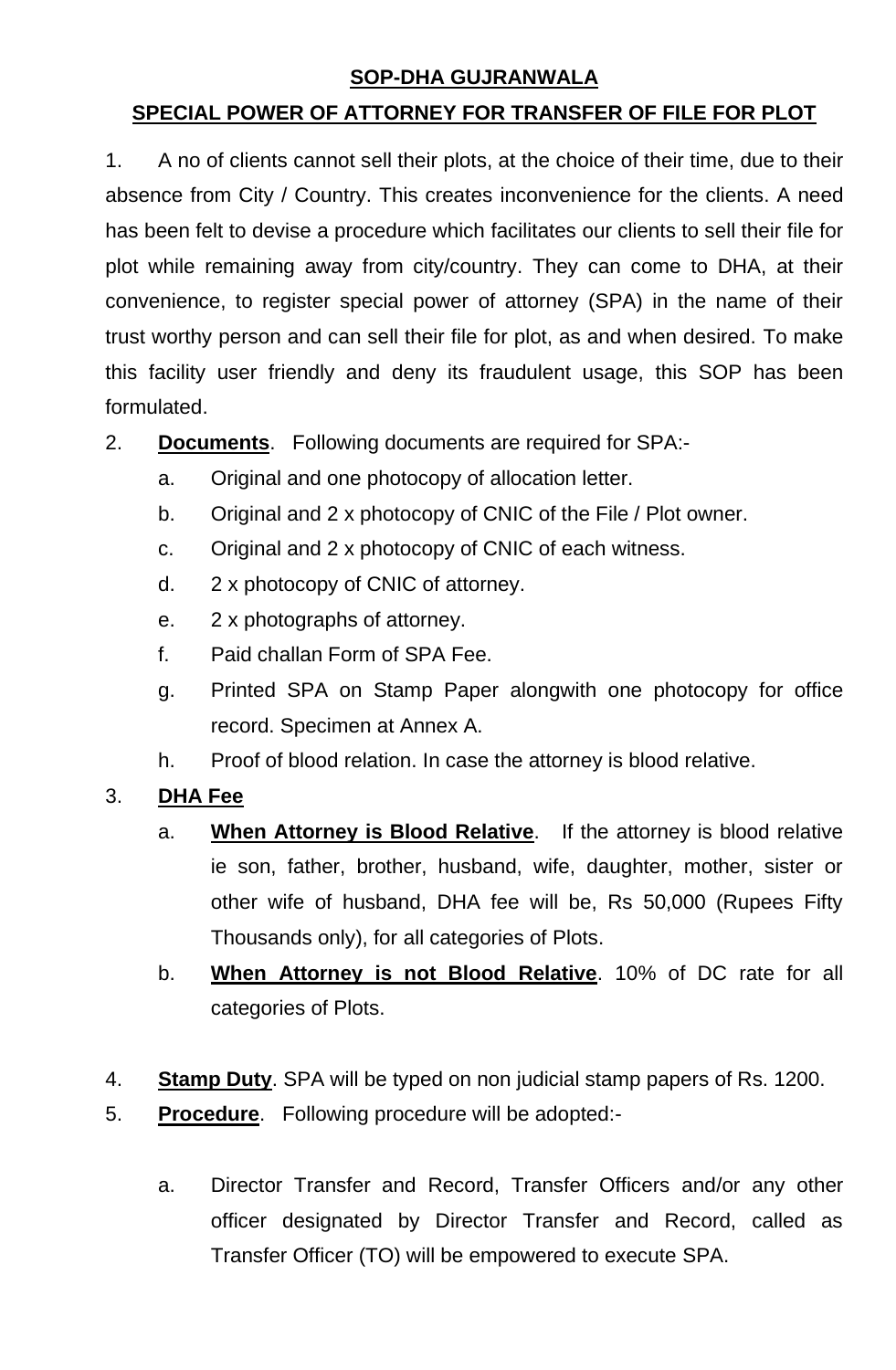- b. The File/Plot owner will submit the required set of papers (as per para 2) at Transfer and Record Branch Service Desk.
- c. Concerned Clerk/Superintendent will draw the relevant file from Record Branch and take following actions:-
	- (1) Scrutinize the papers.
	- (2) Compare the customer's copy of allocation letter with office copy.
	- (3) Verify the finger prints of file/plot owner.
	- (4) Confirm genuineness of CNIC from NADRA VERISYS.
- d. In case of any observation or discrepancy the papers will be returned to File/Plot owner for necessary action.
- e. The TO will ensure that the file/plot owner has personally appeared before him with two witnesses. He will take following actions:-
	- (1) Enter the required data in SPA Register.
	- (2) Get signatures and thumb impressions of file/plot owner and witnesses.
	- (3) Will sign and stamp SPA Register.
	- (4) Will get the signatures and thumb impressions of file/plot owner and witnesses on stamp papers.
	- (5) Will enter SPA Register serial number on the stamp paper, sign and stamp the papers and send the file/plot owner to photo desk alongwith SPA papers.
- f. The file/plot owner and witnesses will be photographed at photo desk. A paper printed with this photograph will be signed by the file/plot owner.
- g. The original SPA will be affixed with embossed stamp of Transfer and Record Branch and handed over to the file/plot owner, whereas, all remaining papers will be attached to the Record File.
- h. One copy of CNIC, each of file/plot owner and attorney will be attached to the stamp paper and signed/stamped by TO.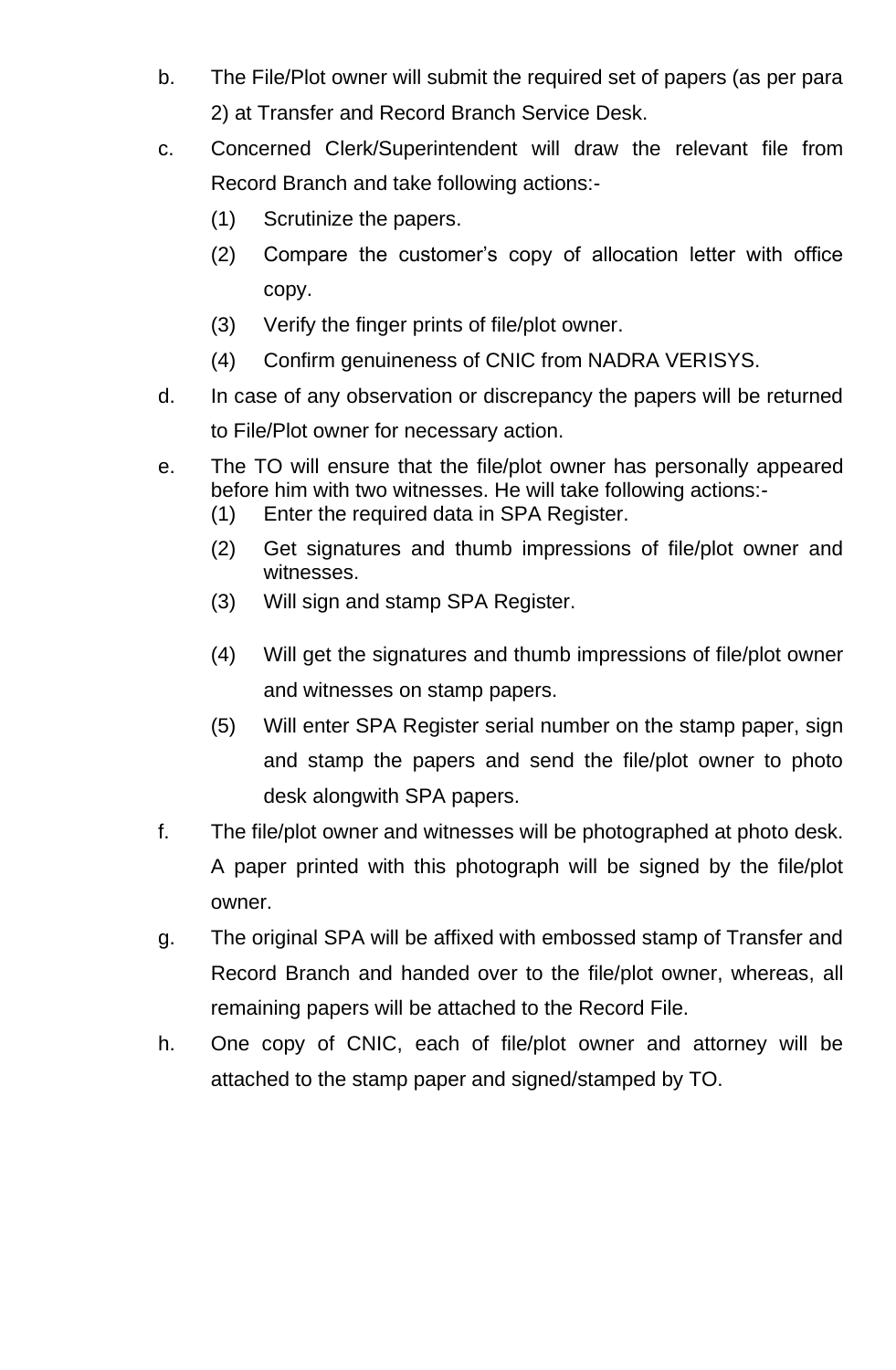## **SPECIAL POWER OF ATTORNEY FOR TRANSFER OF FILE FOR PLOT**

|                                                                                                            | do |
|------------------------------------------------------------------------------------------------------------|----|
| hereby solemnly affirm and declare that:-                                                                  |    |
| 1. I am the lawful owner of File for plot No____________ Sector___________                                 |    |
| Phase_____________ measuring __________________ in DHA Gujranwala.                                         |    |
|                                                                                                            |    |
|                                                                                                            |    |
| transfer my said file for plot. His three specimen signatures and thumb impressions are<br>appended below. |    |
|                                                                                                            |    |

3. I undertake to indemnify DHA Gujranwala against loss or damage, if any, that may be occasioned to the DHA by the transfer/mutation of the aforesaid file for plot in the favour of any person through powers vested to the attorney.

4. I understand that this power of attorney is not valid for use against DHA in any court of law.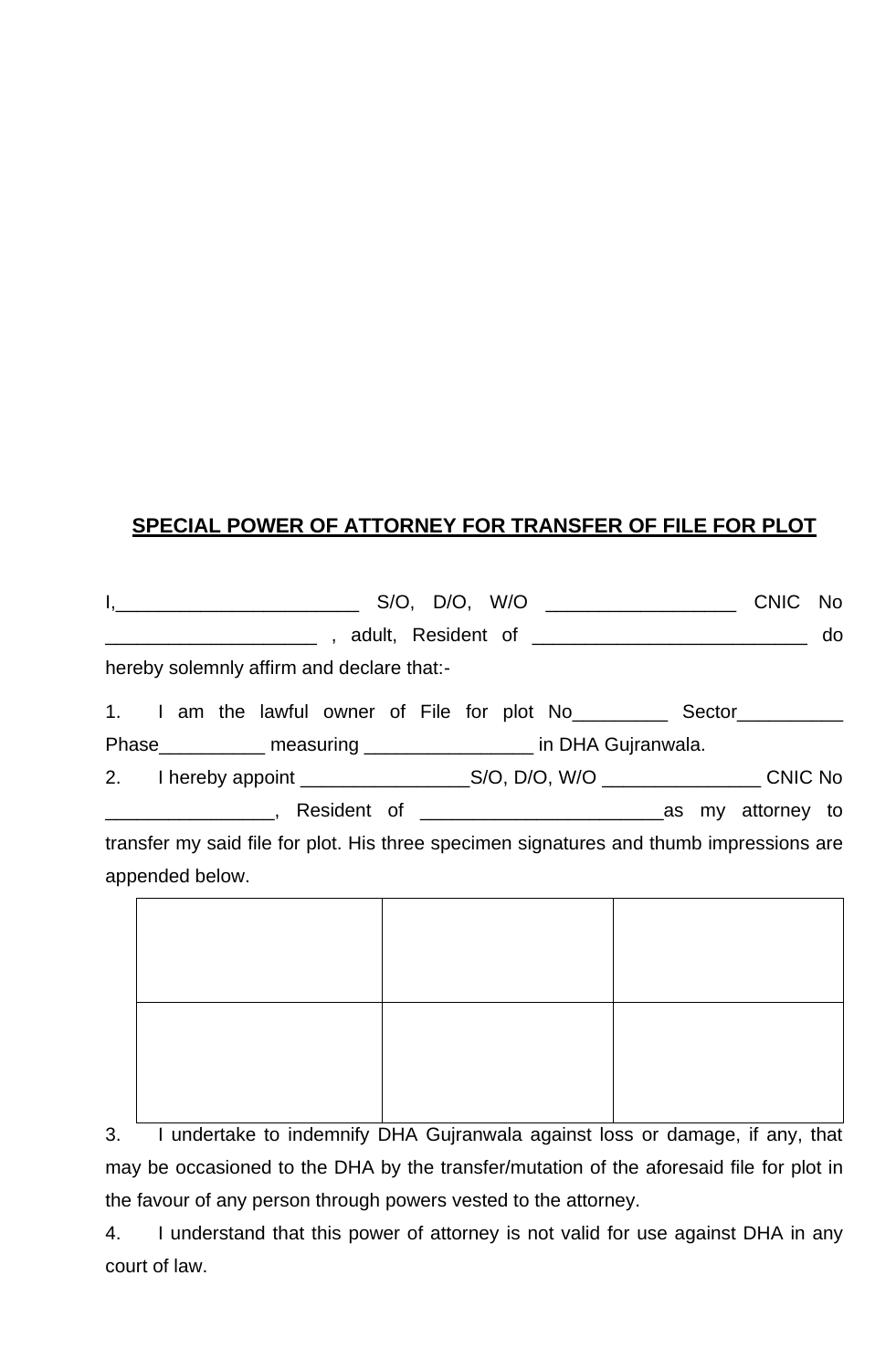5. I have not appointed any other person as my attorney for this file for plot.

6. I agree to abide by all the rules and regulations of DHA Gujranwala.

7. I have not concealed anything from DHA Gujranwala / Attorney.

8. I have directed and bound my legal heirs to inform DHA in the event of my death along with necessary proof. DHA stands indemnified in case of any loss to my heirs of my property, if such information is not provided in time.

IN WITNESSES WHEREOF, I have set and subscribed my hands at Gujranwala Cantt on this\_\_\_\_\_\_ day of \_\_\_\_\_\_\_\_\_\_2019.

#### **Executant**

| Witness 1                                | Witness 2                              |
|------------------------------------------|----------------------------------------|
|                                          | . Name _______________________________ |
| $S/O$                                    |                                        |
| , CNIC No ___________________________    | $\overline{C}$ NIC No $\overline{C}$   |
| Address: _______________________________ | Address: ___________________________   |
|                                          |                                        |

BEFORE ME, the undersigned authority, on this\_\_\_\_\_\_\_ day of\_\_\_\_\_\_ 2019, personally appeared\_\_\_\_\_\_\_\_\_\_\_\_\_\_\_\_ to me, well known to be the person described in and who signed the foregoing, and acknowledged to me that he executed the same freely and voluntarily for the use and purpose therein expressed.

| <b>SPA No</b> | <b>Date</b> | <b>Signature and Stamp of TO</b> |
|---------------|-------------|----------------------------------|
|               |             |                                  |
|               |             |                                  |
|               |             |                                  |
|               |             |                                  |